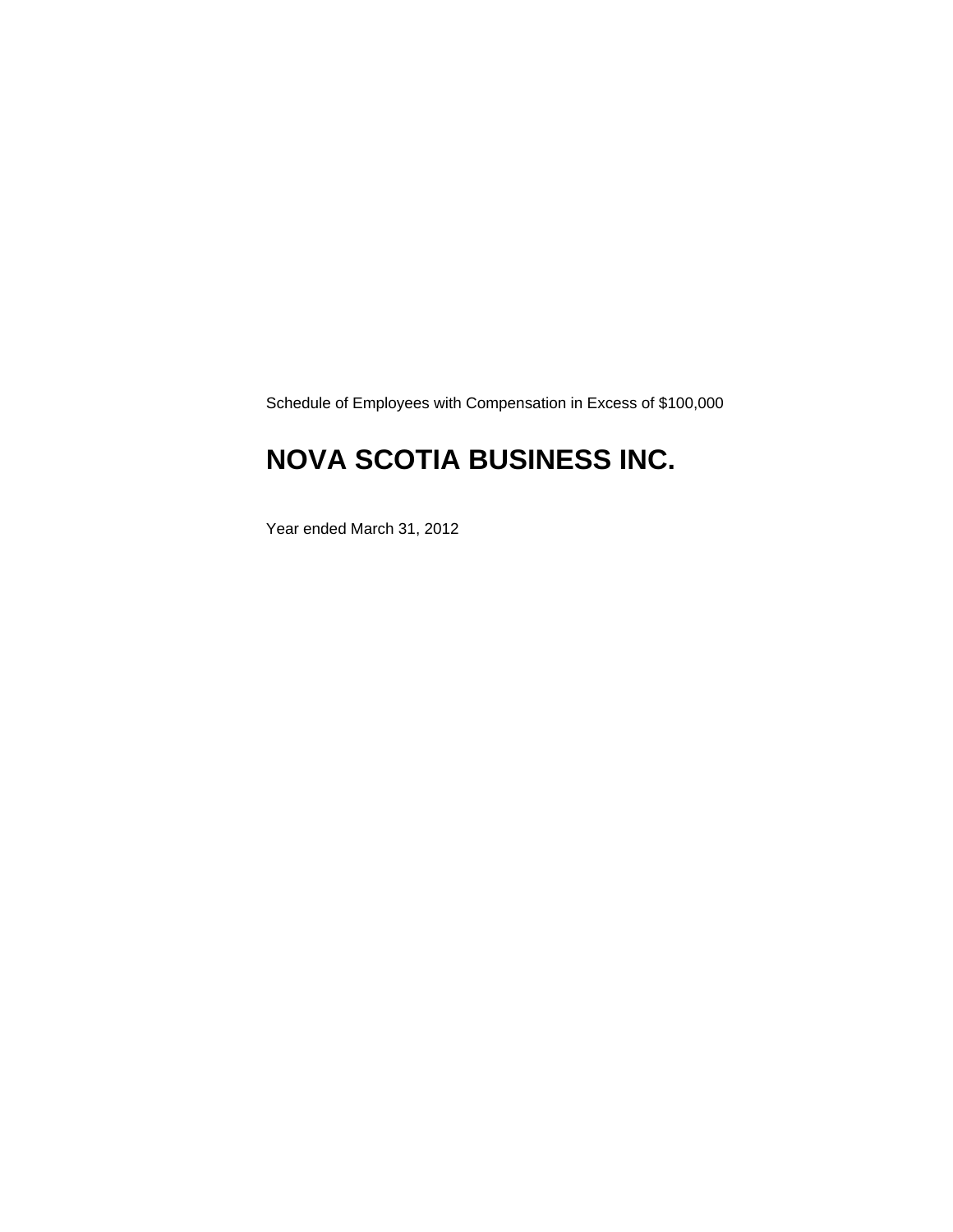

**KPMG LLP Chartered Accountants** Suite 1500 Purdy's Wharf Tower I 1959 Upper Water Street Halifax NS B3J 3N2 Canada

Telephone (902) 492-6000 Fax (902) 492-1307 Internet www.kpmg.ca

# **INDEPENDENT AUDITORS' REPORT**

### To the Directors of Nova Scotia Business Inc.

We have audited the accompanying schedule of employees with compensation in excess of \$100,000 for Nova Scotia Business Inc. for the year ended March 31, 2012, and notes, comprising a summary of significant accounting policies and other explanatory information (together "the schedule"). The schedule has been prepared by management in accordance with the financial reporting provisions in section 3 of the Public Sector Compensation Disclosure Act dated December 10, 2010.

### Management's Responsibility for the Schedule

Management is responsible for the preparation of the schedule in accordance with the financial reporting provisions in section 3 of the Public Sector Compensation Disclosure Act dated December 10, 2010; this includes determining that the basis of accounting is an acceptable basis for the preparation of the schedule in the circumstances, and for such internal control as management determines is necessary to enable the preparation of the schedule that is free from material misstatement, whether due to fraud or error.

### Auditors' Responsibility

Our responsibility is to express an opinion on this schedule based on our audit. We conducted our audit in accordance with Canadian generally accepted auditing standards. Those standards require that we comply with ethical requirements and plan and perform the audit to obtain reasonable assurance about whether the schedule is free from material misstatement.

An audit involves performing procedures to obtain audit evidence about the amounts and disclosures in the schedule. The procedures selected depend on our judgment, including the assessment of the risks of material misstatement of the schedule, whether due to fraud or error. In making those risk assessments, we consider internal control relevant to the entity's preparation of the schedule in order to design audit procedures that are appropriate in the circumstances, but not for the purpose of expressing an opinion on the effectiveness of the entity's internal control. An audit also includes evaluating the appropriateness of accounting policies used and the reasonableness of accounting estimates made by management, as well as evaluating the overall presentation of the schedule.

We believe that the audit evidence we have obtained is sufficient and appropriate to provide a basis for our audit opinion.

### Opinion

In our opinion, the schedule of employees with compensation in excess of \$100,000 for Nova Scotia Business Inc. for the year ended March 31, 2012 is prepared, in all material respects, in accordance with the financial reporting provisions in section 3 of the Public Sector Compensation Disclosure Act dated December 10, 2010.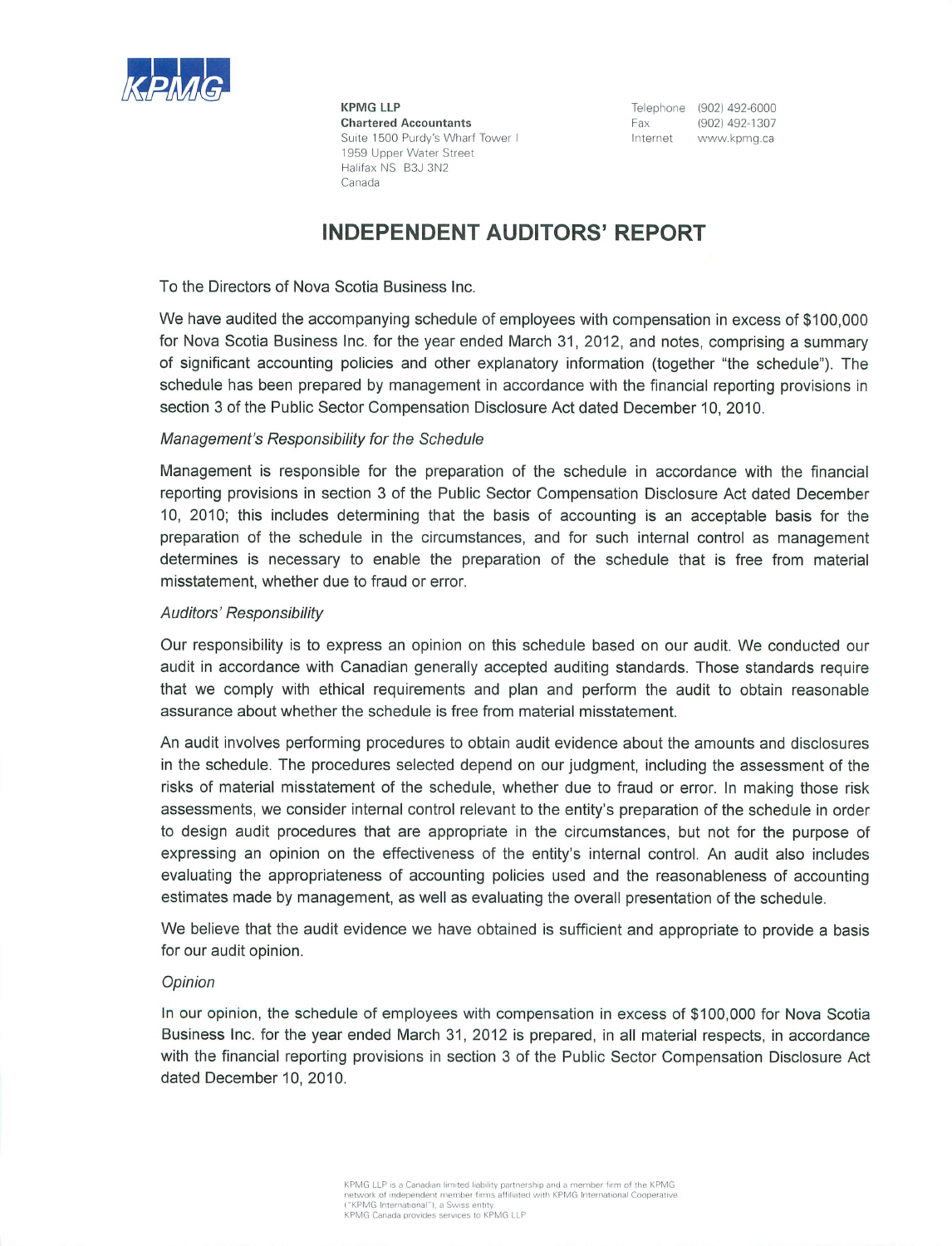

# **Basis of Accounting**

Without modifying our opinion, we draw attention to Note 1 to the schedule, which describes the basis of accounting. The schedule is prepared to meet the requirements of the Public Sector Compensation Disclosure Act dated December 10, 2010. As a result, the schedule may not be suitable for another purpose.

 $kPm6$  14P

**Chartered Accountants** July 26, 2012 Halifax, Canada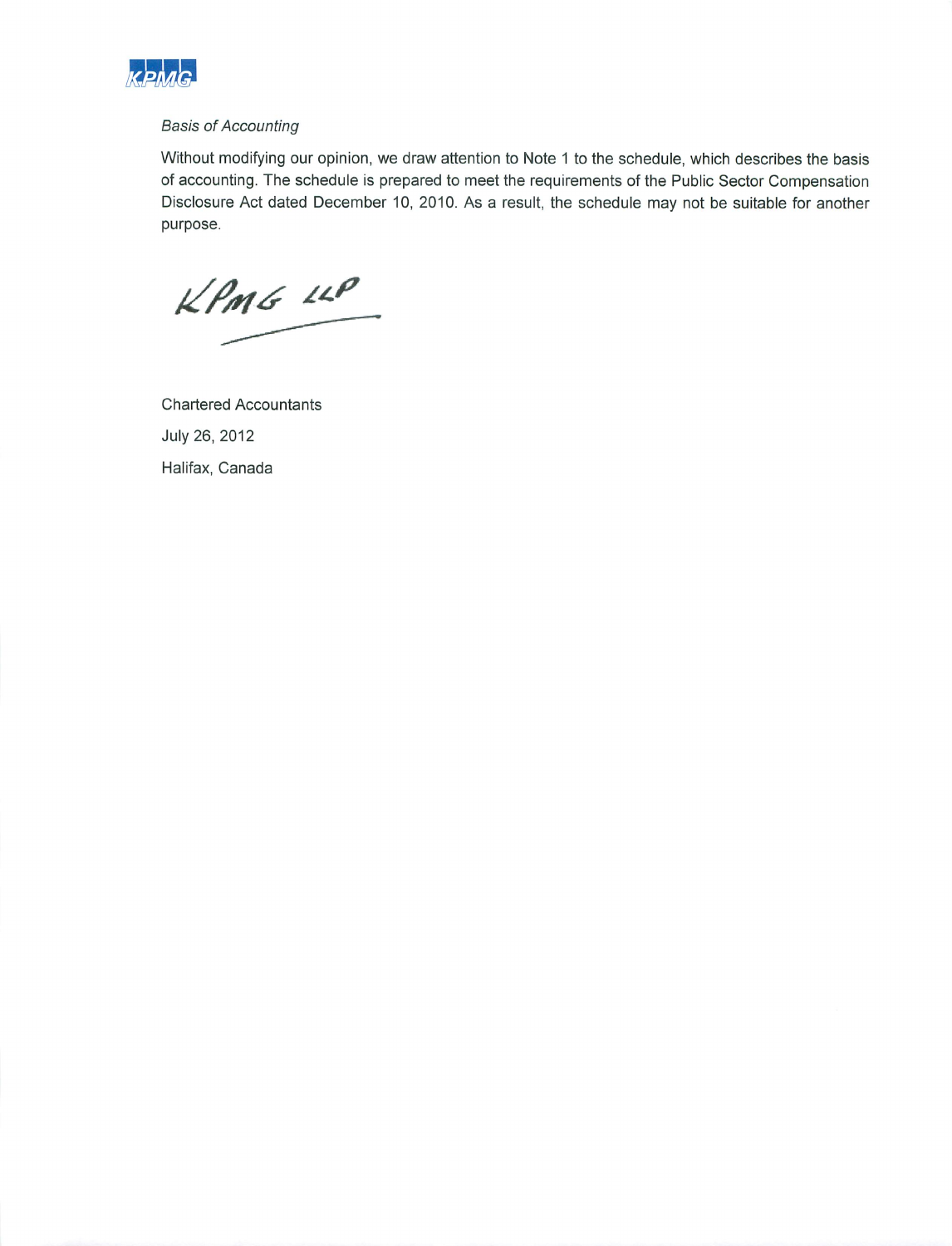# **NOVA SCOTIA BUSINESS INC.**

Schedule of Employees with Compensation in Excess of \$100,000

Year ended March 31, 2012

| Name                   | Position                                 | Compensation |
|------------------------|------------------------------------------|--------------|
|                        |                                          | (000's)      |
| Stephen Lund           | <b>Chief Executive Officer</b>           | \$225        |
| Lisa Bugden            | Vice President                           | 135          |
| Peter MacAskill        | Managing Director, Corporate Services    | 121          |
| Harvey Doane           | Managing Director, Investment Attraction | 118          |
| Peter MacNeil          | Director, Venture Capital                | 112          |
| Glenda Lindsay         | Director, Business Financing             | 103          |
| Joanna Facey           | Director, Human Resources                | 101          |
| <b>Robert McMurray</b> | Director, Trade Development              | 101          |